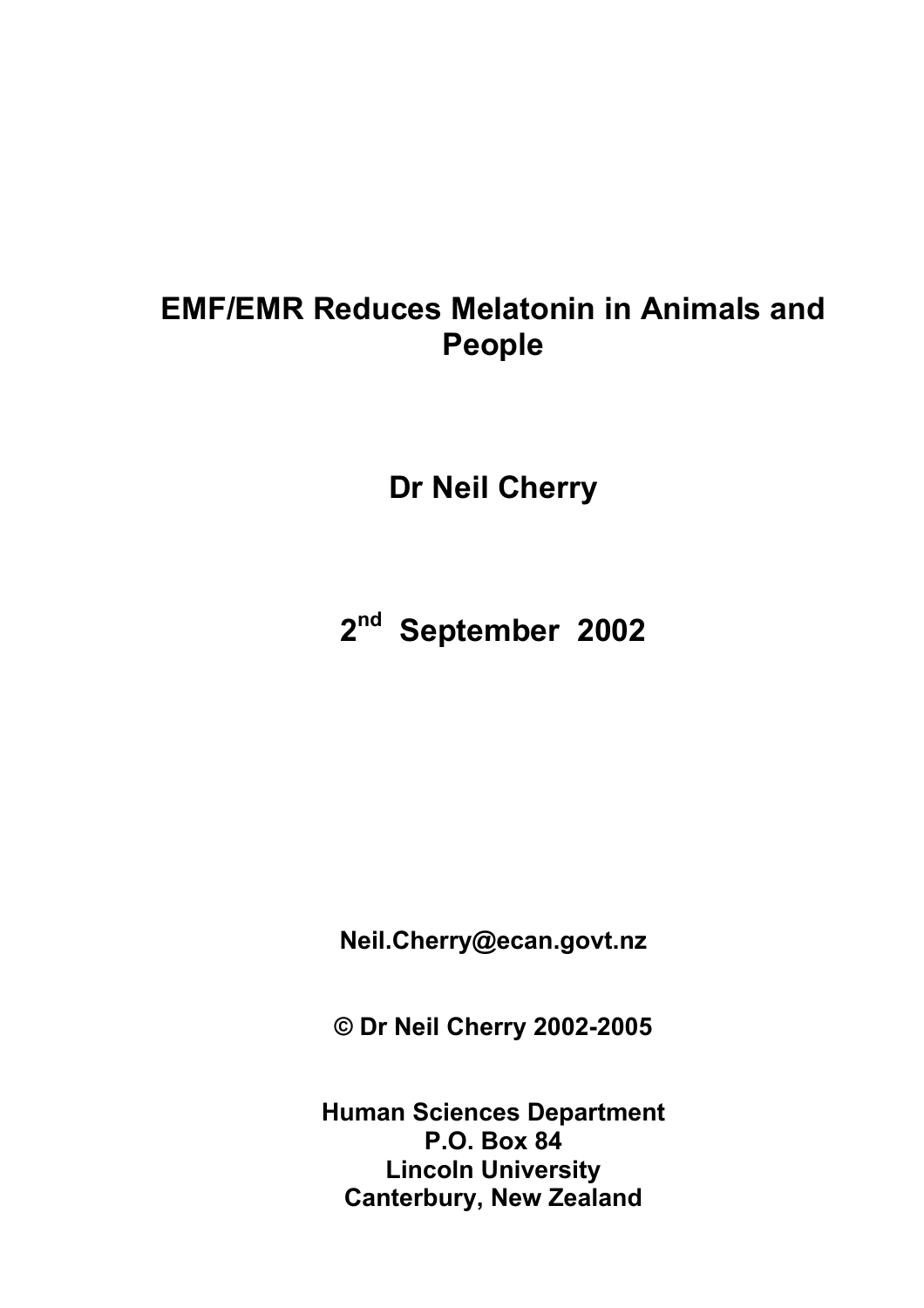## **EMF/EMR Reduces Melatonin in Animals and People**

## **Dr Neil Cherry**

### **2nd September 2002**

#### **Abstract**

Melatonin is a vital natural neurohormone that regulates the daily circadian rhythm in mammals. Melatonin is the most potent known antioxidant. At night the pineal gland's output of Melatonin rises and the Melatonin is carried by the circulation system throughout the body, passing through the cell membrane and scavenging free radicals in the cell to project the DNA. It also has many other vital functions involving assistance of the immune system to maintain its immunocompetence, and it regulates slip activity including aspects of REM sleep and sleep efficiency. Hints substances of activity at reduced melatonin output causes many serious biological effects in humans and other mammals, including sleep disturbance, chronic fatigue, DNA damage leading to cancer, cardiac, reproductive and neurological diseases and mortality. Reduced melatonin is also associated with arthritis, depression and suicide, seasonally affective disorder (SAD), miscarriage, sudden infant death syndrome (SIDS), Schizophrenia, Alzheimer's disease and Parkinson's disease. Multiple independent studies will have found that electromagnetic fields reduced melatonin in animals, flesh of and human beings. The evidence includes correlations with Geomagnetic Activity reducing human melatonin, through the Schumann Resonance signal effect. The level of evidence exceeds the usual requirement for causal link. This strongly suggests that melatonin production caused by electromagnetic fields and radiation exposure contributes significantly to the allocation of many adverse health effect rates in the community.

#### **The Pineal Gland:**

The pineal gland, a pea-sized organ near the centre of the brain, converts serotonin into melatonin. This has a strong diurnal (daily) pattern, with high melatonin output at night and low melatonin output during the day. Alternatively, serotonin dominates the day and is lower at night. The Melatonin/Serotonin cycle is a primary physiological driver of the daily metabolic, awake/sleep cycle. Melatonin is a vital part of many of the body's biochemical systems, including sleep and learning and is free radical scavenging in all cells and hence is a potent antioxidant with anti-aging and anti-cancer properties. It helps to protect embryonic fetuses. Melatonin mediates many hormone functions, assists in maintaining immune system health and virus protection.

The light-driven daily cycle is primarily controlled by signals from the retina of the eyes that mediate the pineal function though a flow of chemical messengers. Signal messengers from the retina arrive at the receptors on the surface of the pinealocytes. Through regulation of the cyclic AMP (cAMP) pathway, the serotonin/melatonin transformation is controlled.

Confirmation of the electromagnetic sensitivity of the human pineal comes from therapeutic uses of picoTesla ELF fields in the successful treatment of a range of neurological diseases, Sandyk (1993, 1994), Sandyk and Derpapas (1993) and Sandyk and Iacono (1993). These studies specifically involve Parkinson's Disease and Multiple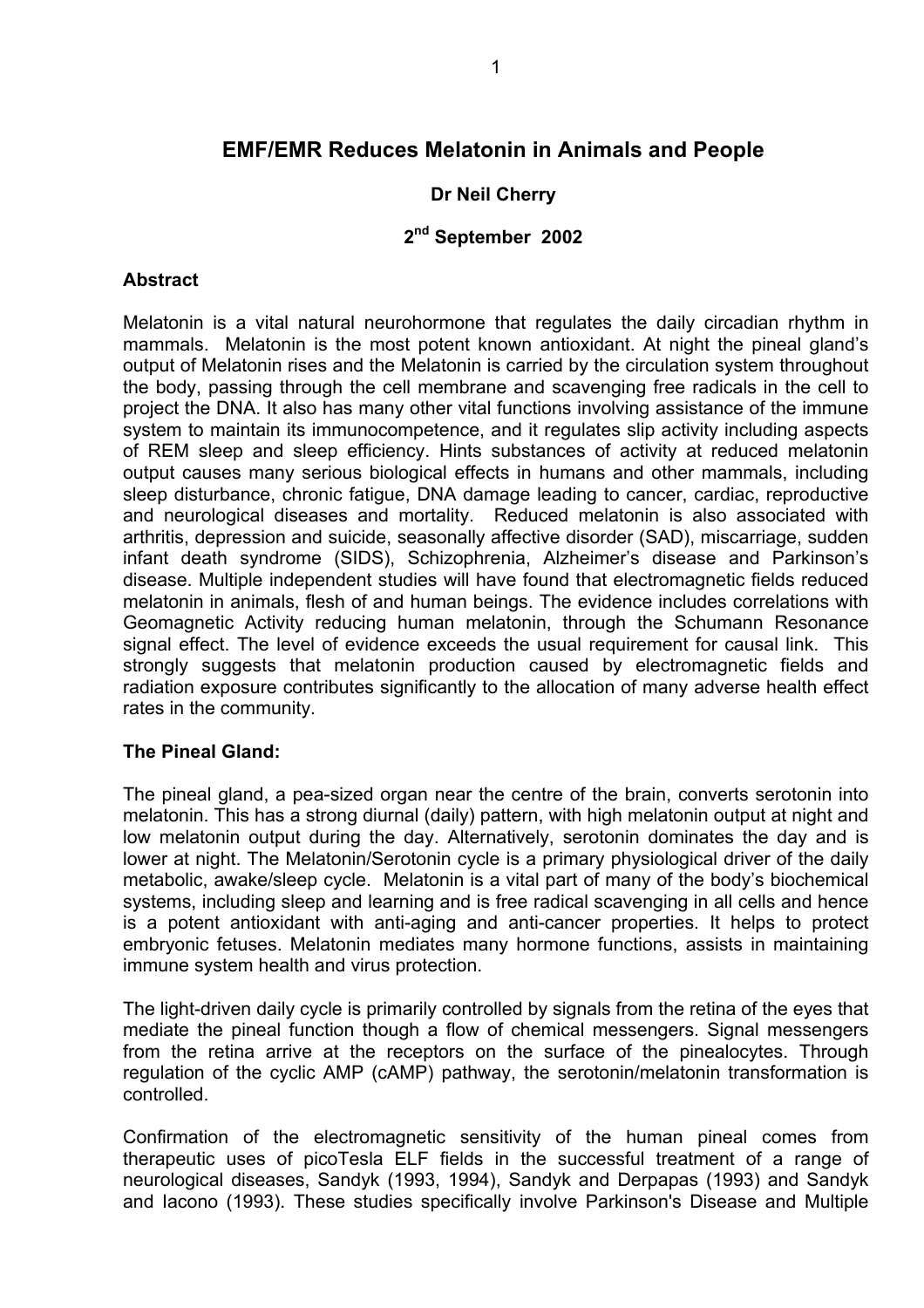Sclerosis. The authors identify the magneto-sensitivity of the pineal gland and the role of melatonin as the biological mechanism for this therapy.



Figure 1: A schematic cross-section of the brain highlighting the pineal glad.

A key element of the cAMP pathway is calcium ions. Substances that can alter cellular calcium ions act at many levels involving many cell receptors and cellular processes. Calcium ion efflux from the pinealocytes has the effect of reducing melatonin through reducing the cAMP, Figure 2.



Figure 2: The biochemical mediation system for serotonin transformation to melatonin in the pinealocytes showing the signal transduction pathways from the retina to the cell and the cell receptor, through cyclic AMP and NAT to the transformation process, Reiter (1994).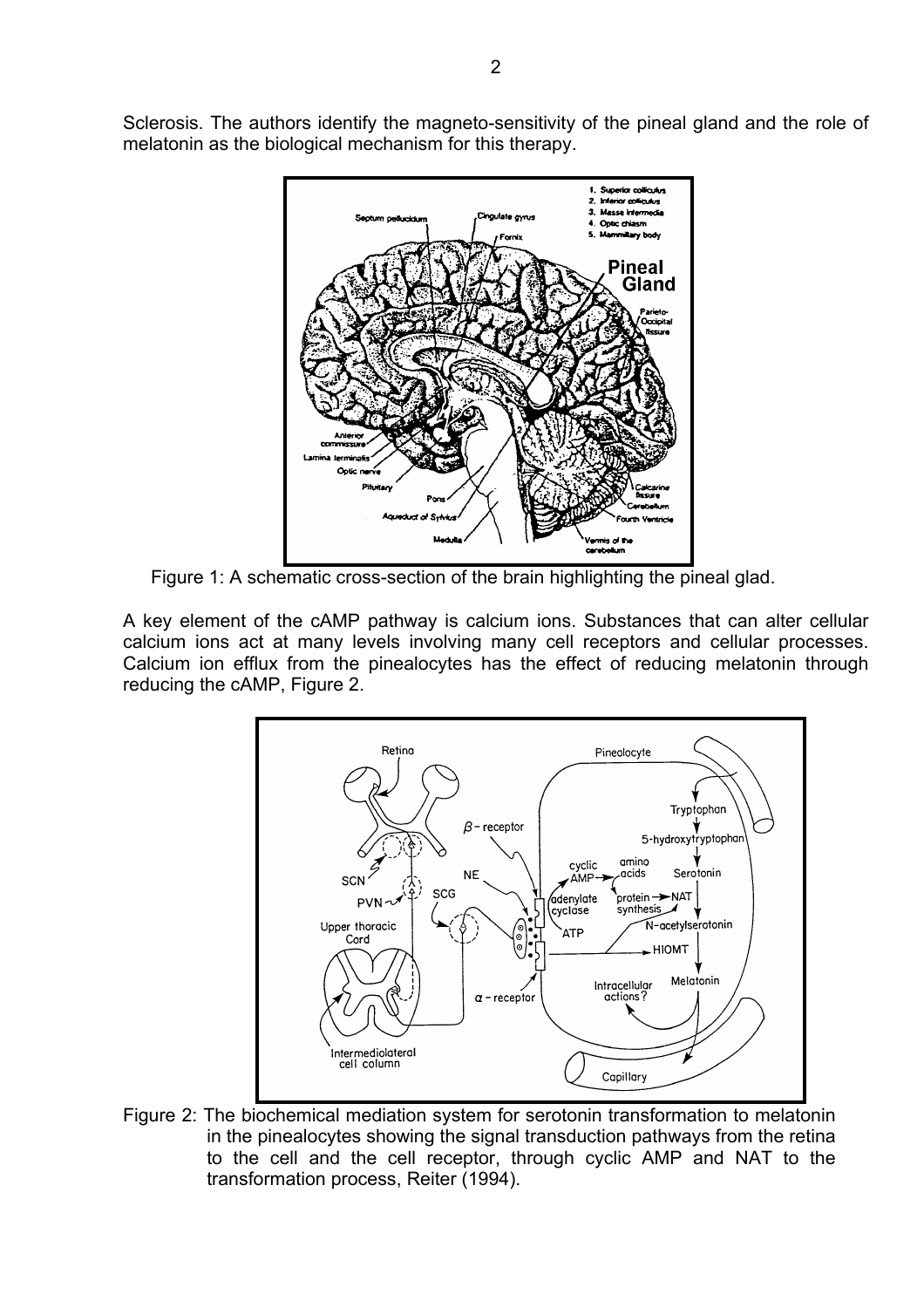#### **EMR alters calcium ion homeostasis:**

Electromagnetic radiation across the spectrum alters calcium ion homeostasis in cells. The primary factor is the ELF modulation of the signal, Bawin and Adey (1976), Adey (1980). This occurs in a complex set of exposure windows. The efflux and influx for calcium ions also varies with ambient temperature, geomagnetic field strength and orientation, and signal intensity, Blackman et al. (1988, 1989, 1991). Blackman (1990) concludes that this is an established biological mechanism. Blackman et al. (1991) showed that Ca<sup>2+</sup> efflux occurred for tissue temperatures of 36°C and 37 °C and not at 35°C and 38°C. They comment that these could be very good reasons why experimental outcomes have been difficult to confirm in some laboratories. This shows why high SAR exposures do not produce altered calcium ions because the rise in tissue temperature takes the tissue outside the homeostatic thermal range within which calcium ion efflux/influx occurs to regulate normal cell behaviour.

The calcium ion efflux research demonstrates one of the fundamental principles of EMR research. Under given specific conditions the calcium ion efflux (positive or negative) does occur at some combination of exposure conditions, but not at a nearby slightly different set of conditions. This is because of the "window" non-linear nature of the effect with respect to modulation frequency and intensity in particular. Also, one set of conditions that produce a significant effect in one laboratory does not produce any observed effect in another laboratory because it has a different geomagnetic field. On the other hand, in real world situations workers or residents are continually passing through effective and noneffective windows of exposure.

There are great difficulties of detecting melatonin reduction in people because of the large intra-personal differences from day to day, and the very large inter-personal differences. Despite this, on average there is a dominance of exposure conditions that do cause calcium ion efflux and reduced melatonin, so that it is observed to differ in most monitored populations in the real world.

DNA strand breaks, Chromosome Aberrations, impaired immune system competence and many other biological and health effects, are caused by reduced melatonin, Reiter and Robinson (1995). Light-at-night and electromagnetic radiation, are proven to reduce melatonin and hence pose significant adverse health effects.

#### **EMR Reduces Melatonin in Animals:**

Light-at-night and electromagnetic radiation, are proven to reduce melatonin and hence pose significant adverse health effects. The evidence for EMR is summarized here. Rosen, Barber and Lyle (1998) state that seven different laboratories have reported suppression of nighttime rise in pineal melatonin production in laboratory animals. They show that a 50  $\mu$ T, 60 Hz field with a 0.06 $\mu$ T DC field, over 10 experiments, averages a 46% reduction in melatonin production from pinealocytes. Yaga et al. (1993) showed that rat pineal response to ELF pulsed magnetic fields varied significantly during the lightdark-cycle. They found that the rate-limiting enzyme in melatonin synthesis, Nacetyltransferase (NAT) activity showed that magnetic field exposure significantly suppressed NAT during the mid- to late dark phase.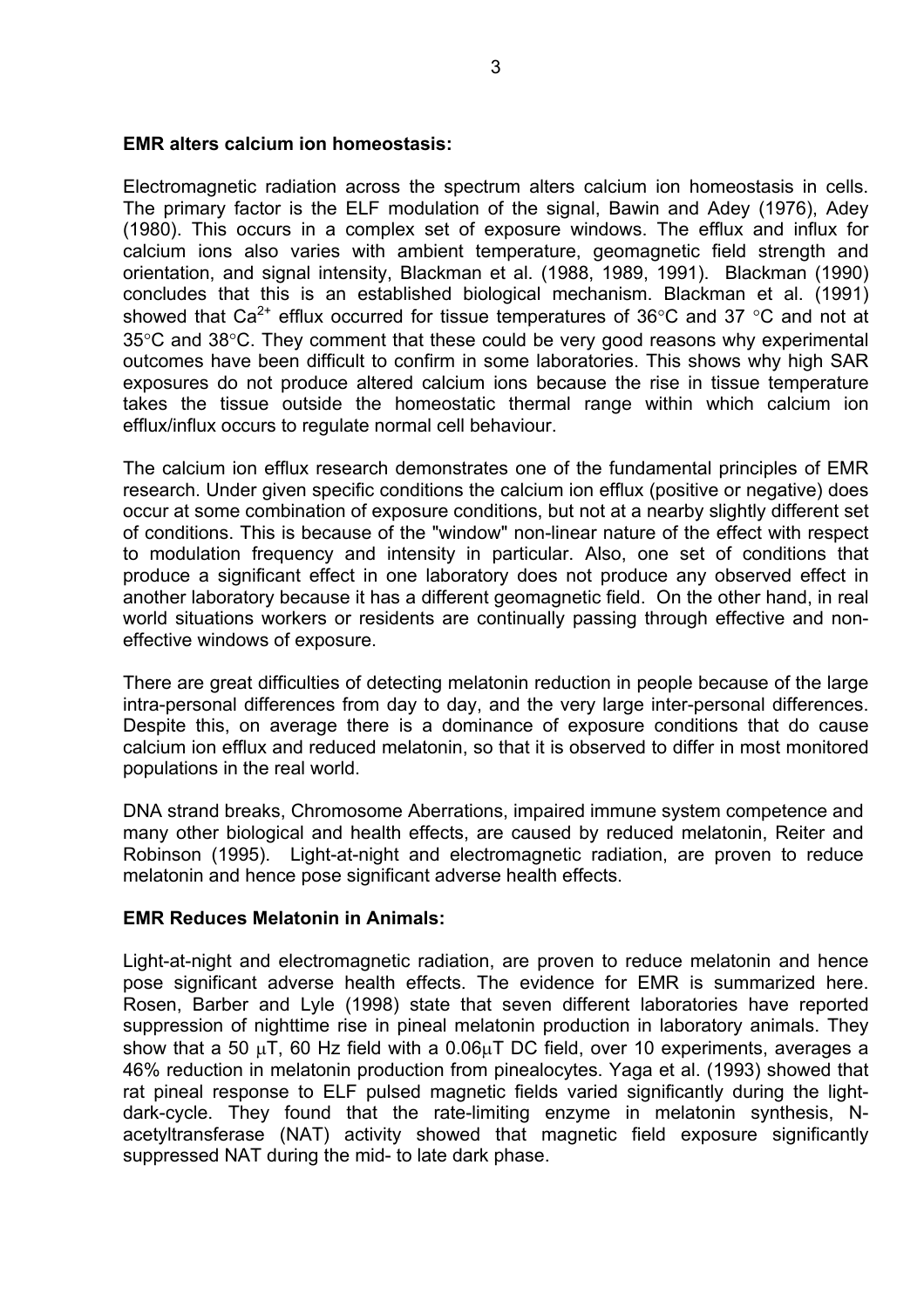Stark et al. (1997) observed a significant increase in salival melatonin in a group of 5 cows when the short-wave radio transmitter at Schwarzenberg, Switzerland, was turned off for three days, compared to 5 cows that had much lower RF exposure. Hence there are now at least ten independent observations of melatonin reduction in animals from ELF and RF exposure.

## **EMR Reduces Melatonin in People**

Seventeen studies from show that ELF and RF/MW exposure reduces melatonin and enhances serotonin in people. Evidence that EMR reduced melatonin in human beings commenced with Wang (1989) who found that workers who were more highly exposed to RF/MW had a dose-response increase in serotonin, and hence indicates a dose-response reduction in melatonin. Sixteen studies have observed significant EMR associated melatonin reduction in humans. They involve a wide range of exposure situations. This includes 16.7 Hz fields, Pfluger et al. (1996); 50/60 Hz fields, Wilson et al. (1990), Graham et al. (1994), Wood et al. (1998), Karasek et al. (1998), Burch et al. (1997, 1998, 1999a, 2000), Juutilainen et al. (2000) and Graham et al. (2000); combination of 60 Hz fields and cell phone use, Burch et al. (1997,1999a); VDTs ELF/RF exposures, Arnetz et al. (1996), and a combination of occupational 60Hz exposure and increased geomagnetic activity around 30nT, Burch et al. (1999b). Two recent studies recorded significant melatonin reduction in women in EMF residential exposure situations, Davis et al. (2002) and Levallois et al. (2002).

The Davis (1997) study involved residential exposures and observed nocturnal reductions in melatonin metabolite, 6-OHMS. The author states that while the effect was small it occurred at milliGauss levels and followed a dose-response trend. The effect was strongest among women who were on medication that also reduces melatonin. They showed a significant dose-response trend, with a 2- , 3- and 4-fold increase in magnetic field resulting in 8%, 12 % and 15 % reductions in melatonin, respectively, Figure 4.



Figure 4: Human melatonin reduction from residential field exposures, the horizontal graph scale is in multiples from the lowest exposure (1), Davis (1997).

The eighteenth human melatonin reduction study is from 6.1-21.8 MHz SW RF exposure as reported during the shutting down process of the Schwarzenburg shortwave radio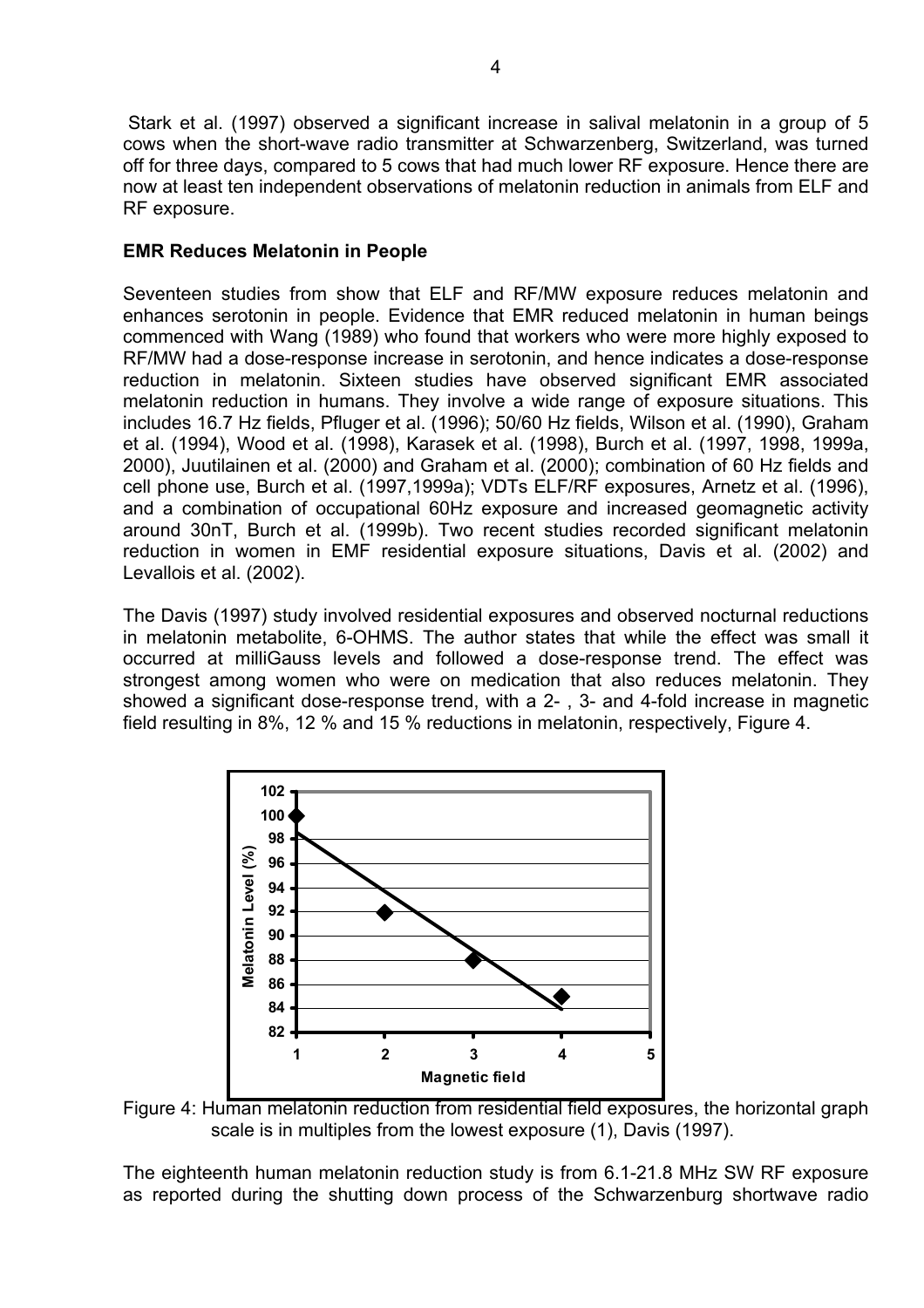tower, Professor Theo Abelin (seminar and pers.comm.). Urinary melatonin levels were monitored prior to and following the closing down of the Schwarzenburg short wave radio transmitter. This showed a significant rise in melatonin after the signal was turned off.

## **Schumann Resonance-S/GMA melatonin reduction links:**

Cherry (2002) shows that it is extremely highly probable that the biophysical mechanism for the human health effects of correlated with Solar/Geomagnetic Activity is the Schumann Resonance signal, with a mean field strength of  $0.1\text{pW/cm}^2$ . Burch et al. (1999b) found that the strongest factor reducing melatonin in electrical workers, in addition to their occupational ELF and 3-phase exposures and cell phone usage, was the Geomagnetic Activity, in a dose-response manner, Figure 5.



Figure 5: Reduction in the melatonin metabolite 6-OHMS in  $\mu$ g in urine from U.S. electric utility workers, as a function of the 36 hr global GMA aa-index, Burch et al. (1999b).

Burch et al. (1999b) showed a probable causal link between the Schumann Resonance signal and reduced melatonin, Cherry (2002). In addition there is Weydahl et al. (2001) and Rapoport et al. (1997, 1998, 2001). Bardasano et al. (1989) observed an extremely significant reduction (p<0.001) in synaptic ribbons of pinealocytes of rats during geomagnetic storms compared with quiet solar days. Thyroxine levels in a single limbic epileptic patient were highly correlated  $(r = 0.66)$  in a dose-response manner, with daily GMA, O'Connor and Persinger (1996). The strongest association ( $r = 0.76$ ) was found between thyroxine levels and the Kp index during the previous night (2 am to 5 am). These analyses were carried out specifically to test the GMA Melatonin mechanism and they support it.

**Hence it is established from multiple, independent studies, that EMR from ELF to RF/MW, including being extremely low intensity natural electromagnetic fields, reduces melatonin in animals and human beings.**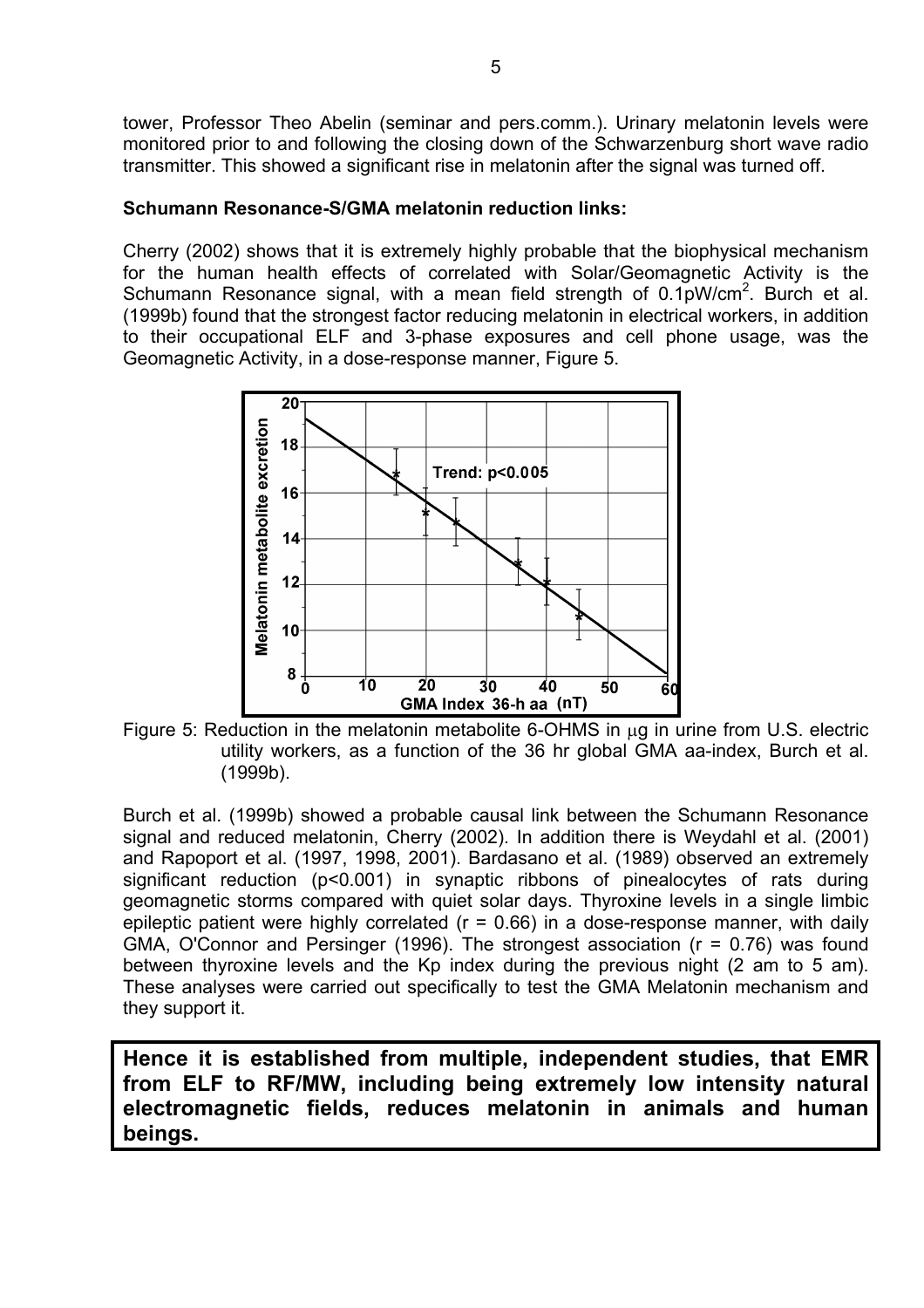## **The Health Implications of Reduced Melatonin:**

Melatonin has many biological effects. The melatonin receptor regulates several second messengers: cAMP, cGMP, diacylglycerol, inositol trisphosphate, arachidonic acid, and intracellular Ca  $2^+$  concentration ( $\vec{C}$ ca $2^+$ ]). In many cases, its effect is inhibitory and requires previous activation of the cell by a stimulatory agent. Melatonin inhibits cAMP accumulation in most of the cells examined, but the indole effects on other messengers have been often observed only in one type of the cells or tissue, until now. Melatonin also regulates the transcription factors, namely, phosphorylation of cAMP-responsive element binding protein and expression of c-Fos. Molecular mechanisms of the melatonin effects are not clear but may involve at least two parallel transduction pathways, one inhibiting adenylyl cyclase and the other regulating phosphohpide metabolism and  $[Ca<sup>2+</sup>]$ <sub>i</sub>, Vaneeck (1998).

Professor Russell Reiter, one of the world's leading medical researchers into the effects of melatonin, summarizes melatonin's roles, Reiter and Robinson (1995), as being:

- Vital for healthy sleep, including lowering the body temperature, and assisting in maintaining health sleep states.
- Reduces cholesterol, with consequent reductions is risk of atherosclerosis and coronary heart disease.
- Reduces blood pressure and the tendency for blood clots, and hence reduces the risk of strokes.
- Scavenger of free radicals. This, along with the above factors, reduces the risk of heart attack, cancer, viral replication. Melatonin plays a vital free radical scavenging role in the brain where, because it is high in iron, has a high production rate of hydroxyl radicals (OH•). Free radical damage is now known to play a formative role in most brain disorders, including Alzheimer' disease, Lou Gehrig's disease, multiple sclerosis and Parkinson's disease. While the Blood Brain Barrier (BBB) denies access to most free radical scavengers, melatonin has free access.
- Enhances the effectiveness of the immune system. Specifically enhancing the T-cells, i.e. the T-helper cells and the T-killer cells. T-helper cells have a receptor for melatonin. When melatonin is received a cascade of events is set in motion including stimulation of Interleukin-4 (IL-4) which then stimulates natural killer cells (NK), Bcells, IgA, phagocytes and T-Cytotoxic cells. The NK cells specialize in attacking cancer cells and virus infected cells.

In Professor Reiter's book, published in 1995, he describes the evidence that EMR/EMF does reduce melatonin as a "Smoking Gun" level of proof. That is, there is considerable scientific evidence but at that time it wasn't sufficient for scientific proof. By considering more recent information, and the extensive results of biometeorological research, and linking the melatonin research to the calcium ion research, the level of proof can be seen as causal. The multiple observations of melatonin reduction in EMR exposed populations means that EMR exposure increases the incidence of all of the conditions identified by Reiter and Robinson above, including impaired immune system, diseases from infections and viruses, arthritis, diabetes, cancer, reproductive, neurological and cardiac disease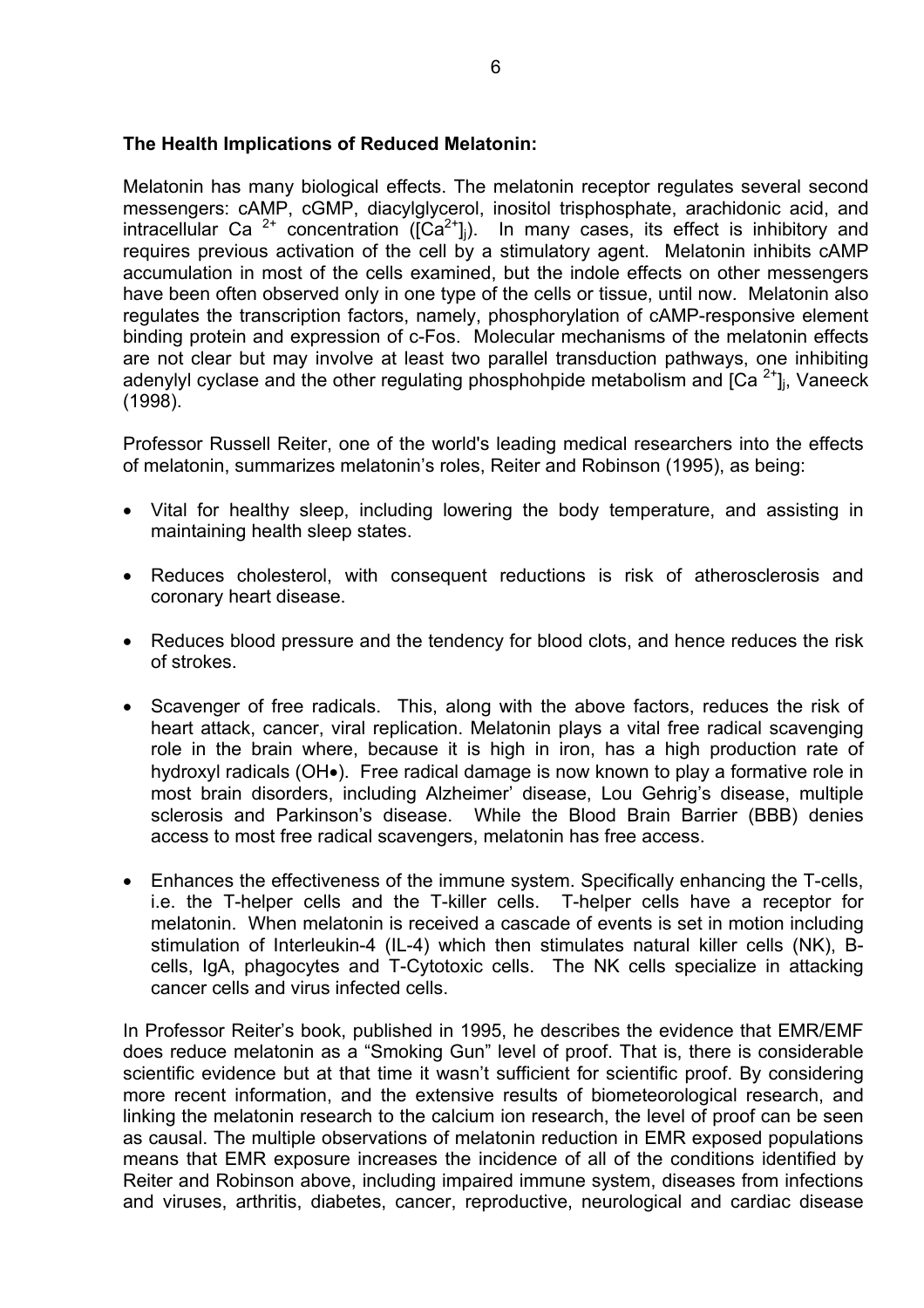and/or death. Epidemiological evidence of exposed workers and residential populations confirms all of these, except arthritis, have been identified to occur in EMR exposed human populations.

### **Sleep disturbance as a melatonin reduction bioindicator:**

It is a well-established and brain is a sensitive either electromagnetic organ. One of the most dominant activities is the daily awake/sleep cycle. Melatonin is one of primary regulators of the cycle can regulate the sleep activity. Therefore one of the primary server and surname methods for a non-invasive melatonin tracker is sleep disturbance. Because of the extensive vital rolls of melatonin in many serious health events, the identification of a simple and reliable indicator, such as sleep disturbance may be a simple way of indicating the product is dangerous because of its ability to reduce melatonin is indicated by sleep disturbance.

#### **Sleep Disturbance near a Shortwave Radio Tower, Schwarzenburg, Switzerland:**

The Schwarzenburg Study, Alpeter et al. (1995) and Abelin (1999) found a causal relationship of sleep disturbance with exposure to a short-wave radio signal. The effect is assessed as causal because of the significant dose-response relationship, the variation of sleep disturbance in two experiments, one involving changing the beams and one turning the transmitter off, and the identification of significant melatonin reduction. Professor Abelin told seminars in Christchurch that they had measured a significant increase in melatonin after the tower transmission was turned off permanently compared to the levels measured while it was on.

Figure 6 shows the results of the two surveys of sleep disturbance from 1992 and 1996. The first survey was for three groups, A, B and C. For the second survey a third group requested involvement. Their exposure level was between zone B and zone C and their rate of sleep disturbance showed a consistency with the dose-response trends.



Figure 6: Adult Sleep Disturbance with RF exposure at Schwarzenburg, Switzerland, Abelin (1999).

 An extensive measurement survey was carried out and a mean exposure for each zone was determined. These readings are used to create the dose-response graph in Figure 7.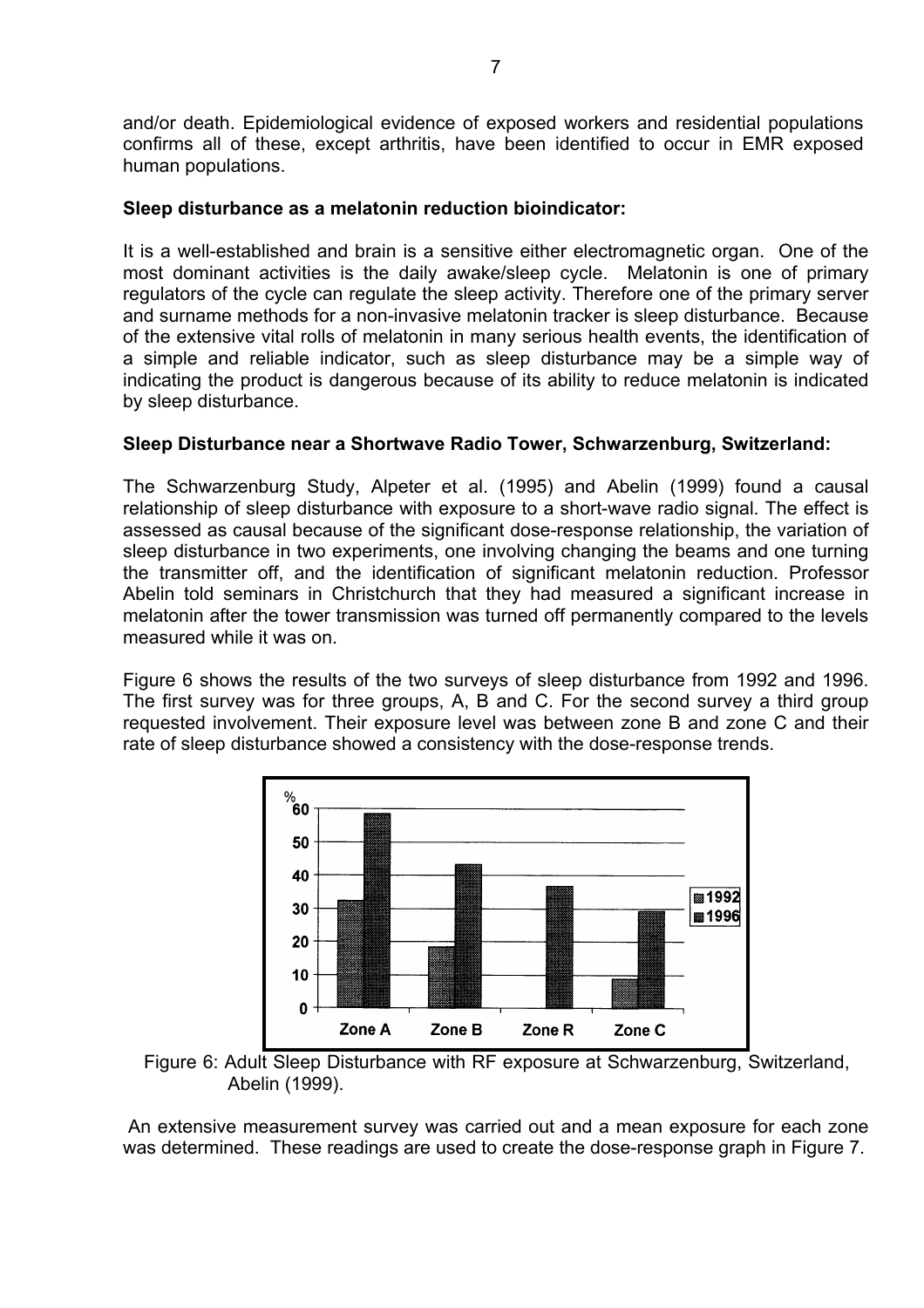

Figure 7: Dose-response relationship for Sleep Disturbance at Schwarzenburg with exposure in nW/cm2. Note: 1nW/cm<sup>2</sup>= 0.001 $\mu$ W/cm<sup>2</sup>

Groups B, R and C are all exposed to a mean RF signal of less than  $0.1 \mu$ W/cm<sup>2</sup> and they experienced highly significant sleep disturbance and reduced melatonin. Sleep disruption occurs in a dose-response manner with a threshold below  $0.1$ nW/cm<sup>2</sup>. i.e. very close to zero, Figure 7.

In an experiment the tower was secretly turned off for three days reacts during which the sleep disturbance was being surveyed. Each group showed a significant improvement in sleep quality and a time delay in reaction which increased with distance from the tower. Group A showed a 1 day delay and Group C a two day delay and both showed a highly significant improvement in sleep quality, p< 0.001.



Figure 8: Sleep disturbance in people exposed to a short-wave radio stations which was turned off for three days, Altpeter et al. (1995), showing the highest exposed Group A, and lowest exposed Group C.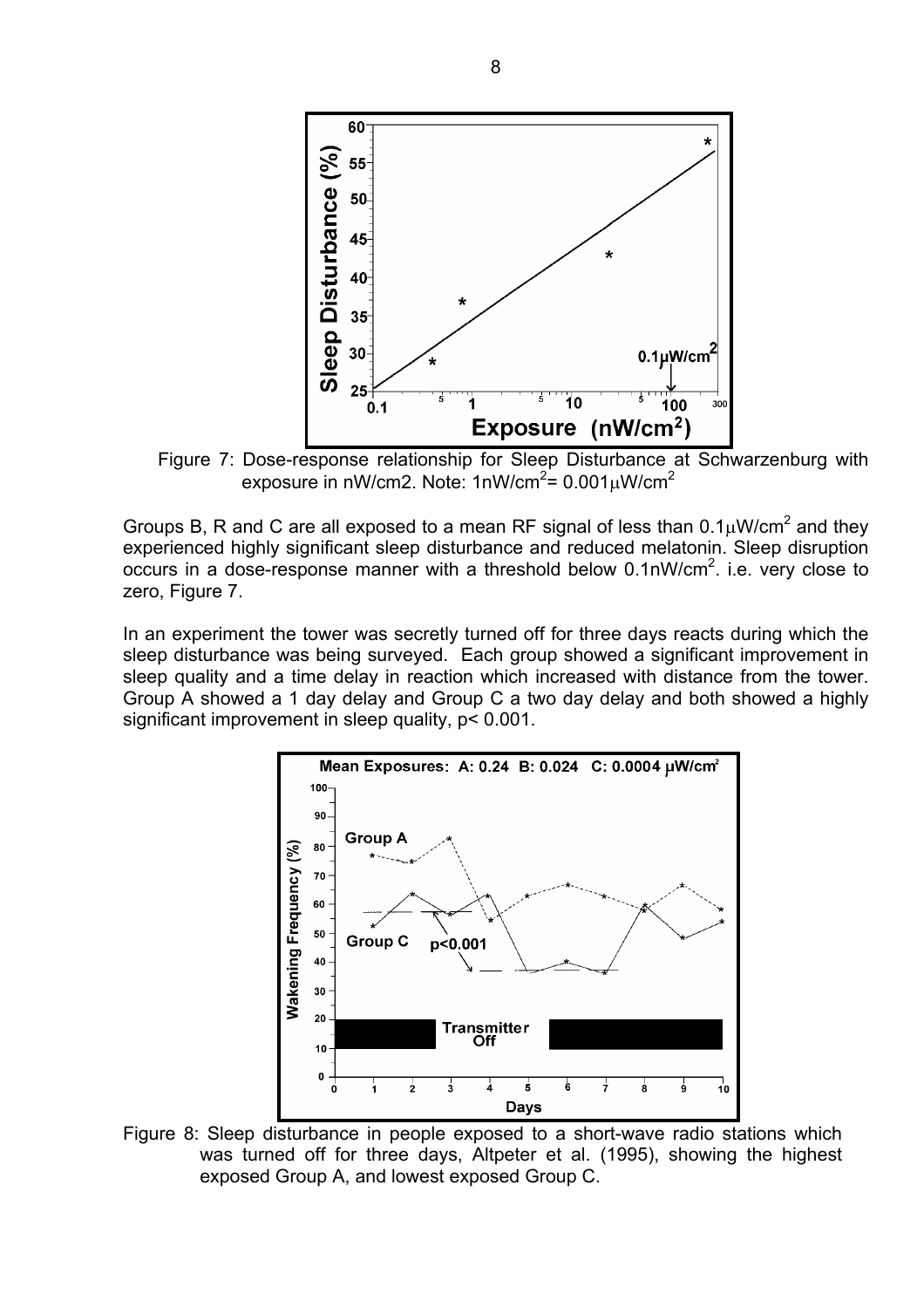The lowest exposed group, 0.0004 $\mu$ W/cm<sup>2</sup> (0.4nW/cm<sup>2</sup>), also shows a significant effect of the RF exposure on sleep disturbance confirming that they too have a significant sleep disturbance problem caused by the tower exposure, which was reduced when the tower was briefly turned off and occurred again when it was turned on again.

Since sleep disturbance, Mann and Roschkle (1995), and melatonin reduction, Burch et al. (1997), has been observed with cell phone radiation exposure. Hence these observations also apply to cell phones and cell sites. An investigation of sleep disturbance and a large number of other neurological symptoms was investigated in France, Santini et al. (2001). They found significant elevation of sleep disturbance within 300m of cell sites. The pattern in Figure 9 is closely dose related to the typical cell site radial exposure patterns, Figure 10.



Figure 9: Sleep disturbance in the vicinity of cell sites in France, Santini et al. (2001)

Figure 10 shows a typical cell site exposure pattern along the main beam of the antenna.



Figure 10: A typical cell site radial center main beam ground level (2m) radiation exposure.

The actual mean residential exposures are somewhat less than this because the direct exposure is generally less than at the centre of the main beam and buildings provide significant reductions in exposure levels. Moving around the residential area also smooths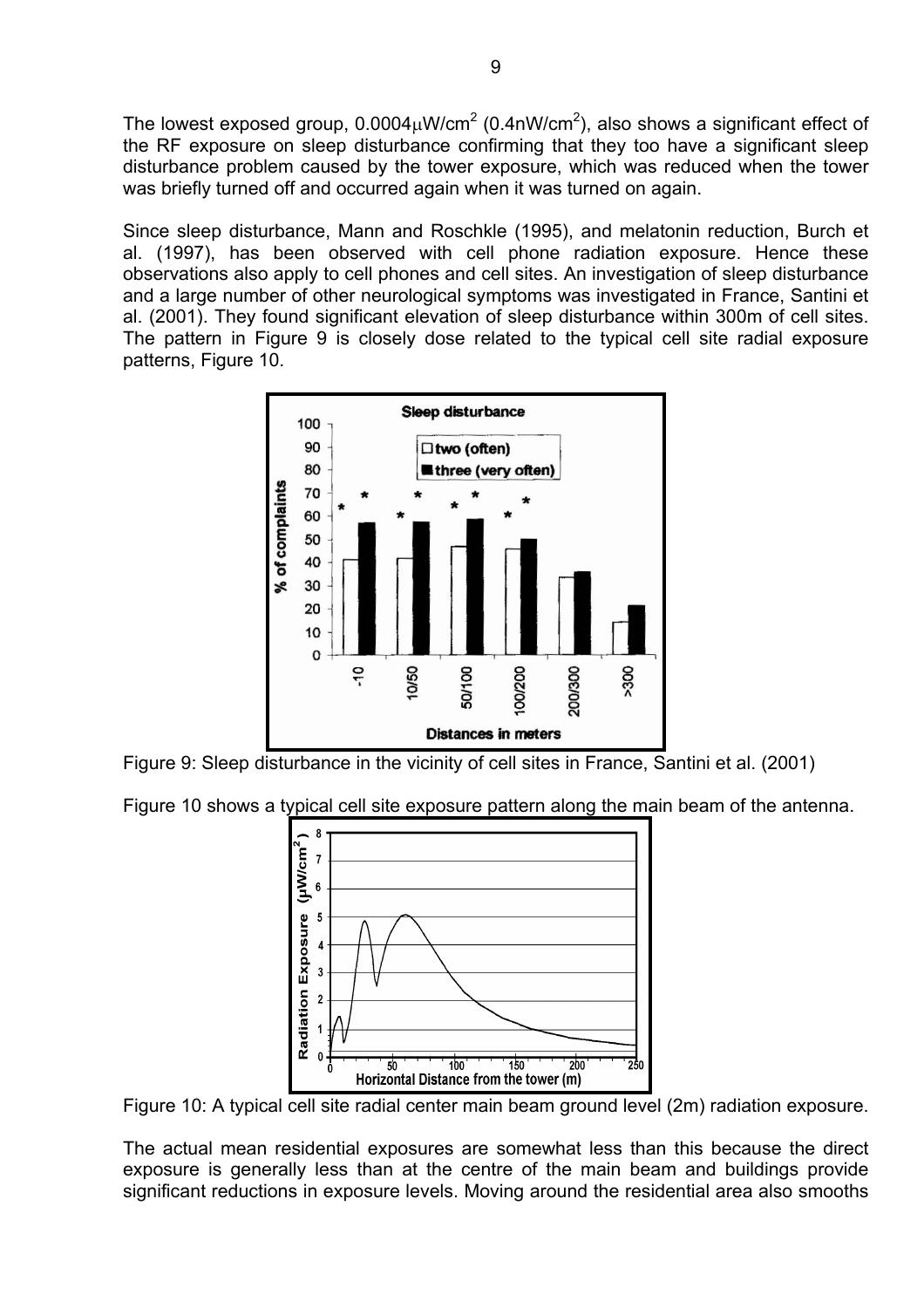out the mean exposures somewhat. Table 1 shows the surveys incidence rates of many neurological symptoms.

|                                   | Table 1: Incidence of symptoms as a function of the distance from cellphone base stations |
|-----------------------------------|-------------------------------------------------------------------------------------------|
|                                   | by 530 people (men and women) as compared to people living more than 300 m                |
| for not exposed to base stations. |                                                                                           |

|                     | Distances of subjects from cell phone base stations (m) |         |              |         |              |         |              |          |                |             |                           |           |
|---------------------|---------------------------------------------------------|---------|--------------|---------|--------------|---------|--------------|----------|----------------|-------------|---------------------------|-----------|
| <b>Symptoms</b>     | < 10 m                                                  |         | 10 to 50 m   |         | 50 to 100 m  |         | 100 to 200 m |          | 200 to 300 m   |             | $> 300 \; \text{m} \dots$ |           |
|                     | $\overline{2}$                                          | 3       | $\mathbf{2}$ | 3       | $\mathbf{2}$ | 3       | $\mathbf{2}$ | 3        | $\mathbf{2}$   | 3           | $\mathbf{2}$              | 3         |
| Fatigue             | 76 *                                                    | $72*$   | 63.5*        | $50.9*$ | 60.6         | 56.6*   | 64.2         | 41.1     | 66.6*          | 43.7        | 40.7                      | 27.2      |
| Irritability        | 32.8                                                    | $23.2*$ | $41.7*$      | $25.7*$ | $47.2*$      | 44.1*   | 25.8         | 4.1      | 25             | 9           | 18                        | 3.3       |
| Headache            | $51*$                                                   | 47.8*   | 40 *         | $26.1*$ | 40.6*        | $36.7*$ | 60.7*        | $31.2*$  | 19.3           | $\mathbf 0$ | 15.6                      | 1.8       |
| Nausea              | $14.5*$                                                 | 6.9     | 8.4          | 3       | 5.7          | 3.8     | 2.4          | 4.6      | $\mathbf{0}$   | 2.3         | 2.1                       | 1.1       |
| Loss of appetite    | $20.4*$                                                 | 8.3     | 8            | 5.5     | 5            | 5       | 6.9          | $\Omega$ | 4.2            | $\mathbf 0$ | 3.3                       | 3.3       |
| Sleep               | $41.3*$                                                 | $57.1*$ | $41.4*$      | $57.5*$ | 46.9*        | $58.5*$ | 45.8*        | $50*$    | 33.3           | 35.5        | 13.8                      | 21.1      |
| Disturbance         |                                                         |         |              |         |              |         |              |          |                |             |                           |           |
| Depression          | 16.9                                                    | $26.8*$ | 21.6         | $19.7*$ | 11.6         | $24 *$  | 16.2         | 3.1      | 13.6           | 2.5         | 10.3                      | 3.7       |
| Discomfort          | 28 *                                                    | 45.4*   | $25.2*$      | 18.9    | $30.6*$      | 12.8    | $15.7*$      | 0        | 9.7            | 5.1         | 2.4                       | 8.1       |
| Difficulties in     | 39.3                                                    | $28.8*$ | 37.5         | 16.6    | 34.2         | $26.4*$ | 25           | 12.5     | 43.3           | 5.5         | 26.7                      | 7.1       |
| concentration       |                                                         |         |              |         |              |         |              |          |                |             |                           |           |
| Loss of Memory      | 27.8                                                    | $25.4*$ | 29.4         | $26.6*$ | $37.1*$      | 29 *    | 25           | 15.6     | 17.2           | 11.1        | 17.9                      | 5.8       |
| Cutaneous           | $18.1*$                                                 | $17.1*$ | 6.6          | 10.8    | $11.1*$      | 11.1    | $13.9*$      | 7.5      | 8.7            | 0           | 1.2                       | 4.6       |
| problems            |                                                         |         |              |         |              |         |              |          |                |             |                           |           |
| Visual              | 14.5                                                    | $24.3*$ | 23           | 13.5    | 22           | 7.1     | 2.5          | 4.9      | 15             | 2.8         | 13.6                      | 4.1       |
| Perturbations       |                                                         |         |              |         |              |         |              |          |                |             |                           |           |
| Hearing             | $33.3*$                                                 | 17.4    | $17.7*$      | 12      | 8.3          | 15.5    | 7.7          | 7.7      | 11.6           | 9.5         | 5.6                       | 8.7       |
| <b>Difficulties</b> |                                                         |         |              |         |              |         |              |          |                |             |                           |           |
| Vertigo             | 10                                                      | $12.5*$ | $17.3*$      | $7.5*$  | 9.6          | $9.6*$  | 12.2         | 2.7      | 7.7            | 5.2         | 6.2                       | $\pmb{0}$ |
| Moving              | 5.6                                                     | $7.7*$  | 8.2          | 1.7     | 3            | 3       | $\mathbf{0}$ | 0        | $\overline{2}$ | 0           | 2.9                       | 1         |
| <b>Difficulties</b> |                                                         |         |              |         |              |         |              |          |                |             |                           |           |
| Cardiovascular      |                                                         |         |              |         |              |         |              |          |                |             |                           |           |
| Problems            | $10.1*$                                                 | $13*$   | $15.3*$      | 9.6     | $12.3*$      | 7.4     | 8.7          | 0        | 8.5            | 6.5         | 1                         | 3         |
|                     |                                                         |         |              |         |              |         |              |          |                |             |                           |           |

 $*$  = Chi Squared test Significance ( $p$  < 0.05) for exposed subjects compared to those living more than 300m from a base station or not exposed.  $2 =$  "often" and  $3 =$  "very often"

Every symptom has at least one significantly elevated incident rate. Most of the symptoms are consistent with reduced melatonin. Several of the seriously elevated symptoms have been identified to increase in a dose-response manner of minutes/day usage of cell phones in Scandinavia, Mild et al. (1998). They include dizziness, discomfort, loss of concentration, memory loss, fatigue, headache and skin reactions of a burning feeling and tingling, Figure 11.

Very strong evidence that sleep disturbance and melatonin reduction had already been associated with a wide range of residential exposure to cellphone radiation and user exposure to cellphone radiation. This confirms the relationship and the usefulness of this and melatonin reduction based bioindicator of approach losing sleep disturbance as the first indicator, or any other melatonin action related health effect that is easy to assess all for which there is already a public database.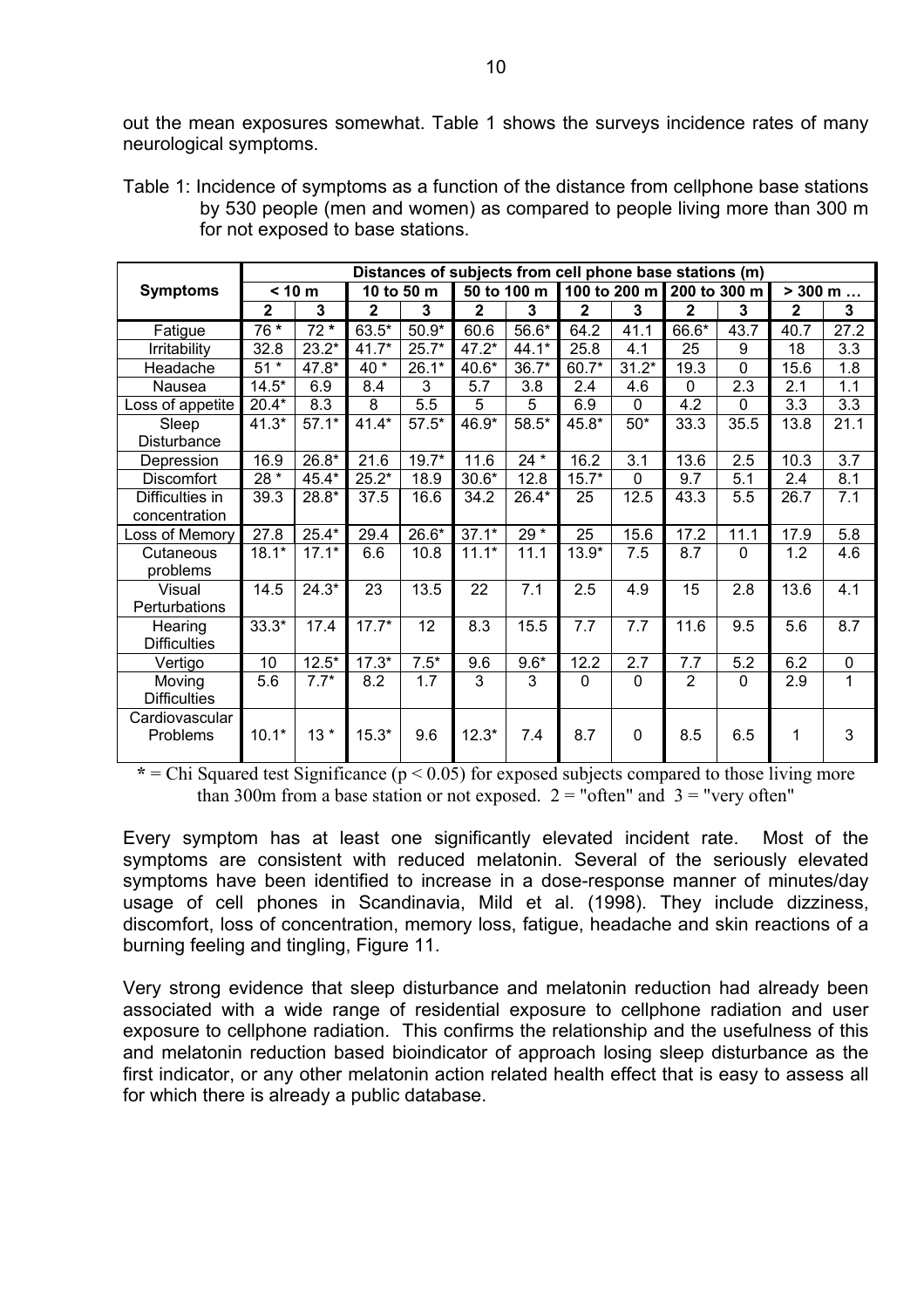

Figure 11: Prevalence of symptoms for Norwegian mobile phone users, mainly analogue, with various categories of length of calling time per day. Mild et al. (1998).

#### **Conclusions and Recommendations:**

There is substantial and robust evidence that establish a causal relationship between electromagnetic fields and radiation reduced melatonin. Therefore there is a sound scientific basis for concluding that the melatonin mechanism is one of the established mechanisms between very serious health effects and acute and chronic exposure to electromagnetic fields and radiation. The natural signal, the Schumann Resonance signal, has a radio field intensity of about  $0.1$ pW/cm<sup>2</sup> and sleep disturbance was highly correlated ( $p$ <0.001) with exposure to the shortwave radio signal measured at 0.4nW/ $cm<sup>2</sup>$ . Because sleep disturbance and melatonin reduction are causally linked to many other serious health effects, a public protection standard to reduce the incidence of these health effects would need to be somewhat less than  $0.1$ nW/cm<sup>2</sup>.

Because of the extreme sensitivity of the brain electromagnetic fields and radiation and the reaction of reduced melatonin, a melatonin based bioindicator mechanism, such as sleep disturbance, can be a very useful tool or showing that electromagnetic signal is causing many other serious health effects, including all of which are linked with reduced melatonin.

#### **References:**

- Abelin, T., 1999: "Sleep disruption and melatonin reduction from exposure to a shortwave radio signal". Seminar at Canterbury Regional Council, New Zealand. August 1999.
- Adey, W.R., 1980: "Frequency and Power windowing in tissue interactions with weak electromagnetic fields". Proc. IEEE, 68:119-125.
- Altpeter, E.S., Krebs, Th., Pfluger, D.H., von Kanel, J., Blattmann, R., et al., 1995: "Study of health effects of Shortwave Transmitter Station of Schwarzenburg, Berne, Switzerland". University of Berne, Institute for Social and Preventative Medicine, August 1995.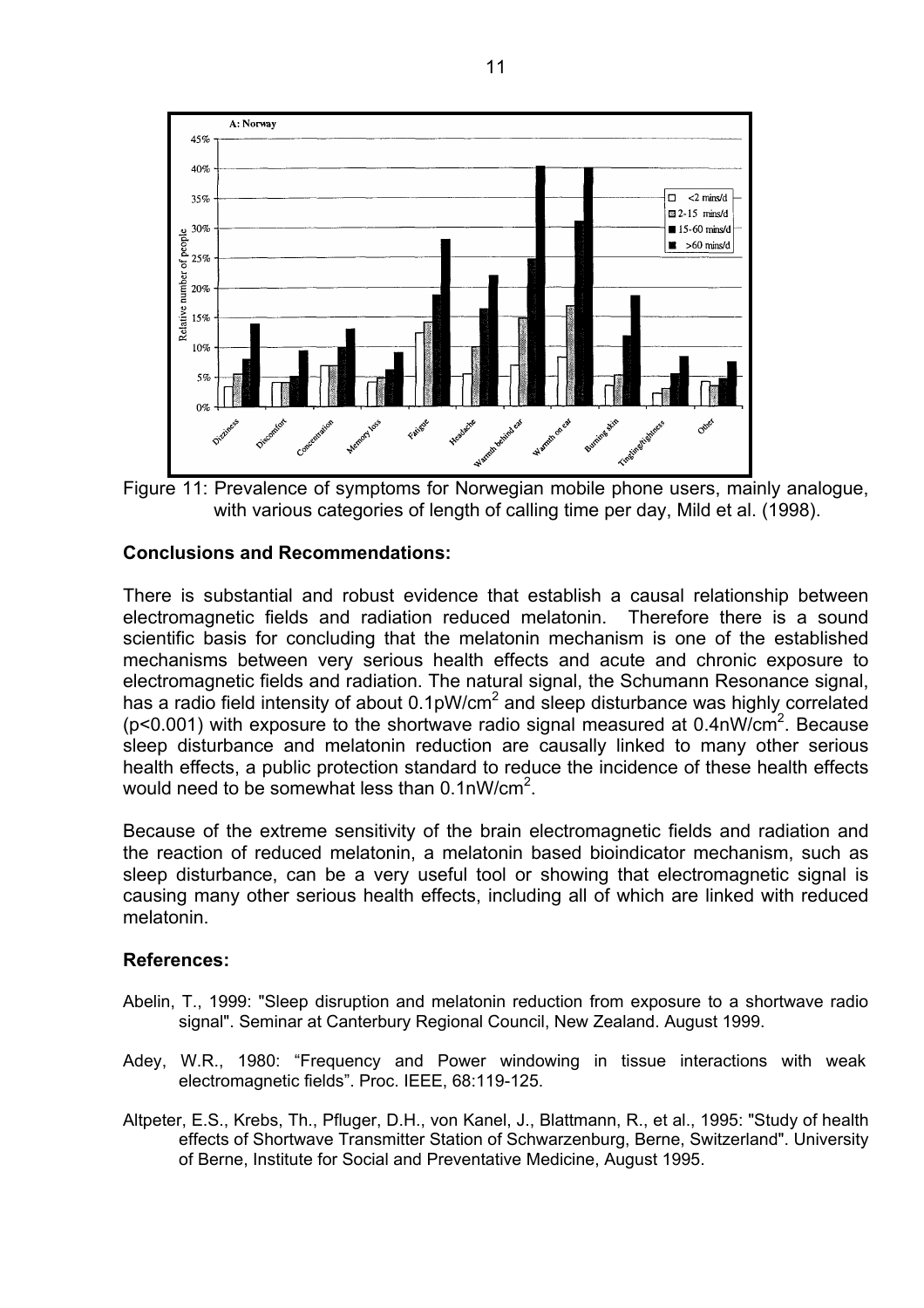- Arnetz, B.B. and Berg, M., 1996: "Melatonin and Andrenocorticotropic Hormone levels in video display unit workers during work and leisure. J Occup Med 38(11): 1108-1110.
- Bartsch, H., Bartsch, C., Mecke, D. and Lippert, T.H., 1994: "Seasonality of pineal melatonin production in the rat: possible synchronization by the geomagnetic field". Chronobiol Int 11(1):21-26.
- Bardasano, J.L., Cos, S. and Picazo, M.L., 1989: "Numerical variation in synaptic ribbons of rat pinealocytes under magnetic storm conditions and on calm days".[In German] J Hirnforsch 30(60: 639-643.
- Bawin, S.M. and Adey, W.R., 1976: "Sensitivity of calcium binding in cerebral tissue to weak electric fields oscillating at low frequency". Proc. Natl. Acad. Sci. USA, 73: 1999-2003.
- Blackman, C.F., Benane, S.G., Elliott, D.J., and Pollock, M.M., 1988: "Influence of Electromagnetic Fields on the Efflux of Calcium Ions from Brain Tissue in Vitro: A Three-Model Analysis Consistent with the Frequency Response up to 510 Hz". Bioelectromagnetics, 9:215-227.
- Blackman, C.F., Kinney, L.S., House, D.E., and Joines, W.T., 1989: "Multiple power-density windows and their possible origin". Bioelectromagnetics, 10: 115-128.
- Blackman, C.F., 1990: "ELF effects on calcium homeostasis". In "Extremely low frequency electromagnetic fields: The question of cancer", BW Wilson, RG Stevens, LE Anderson Eds, Publ. Battelle Press Columbus: 1990; 187-208.
- Blackman, C.F., Benane, S.G., and House, D.E., 1991: "The influence of temperature during electric- and magnetic-field induced alteration of calcium-ion release from in vitro brain tissue". Bioelectromagnetics, 12: 173-182.
- Burch, J.B., Reif, J.S., Pittrat, C.A., Keefe, T.J. and Yost, M.G., 1997: "Cellular telephone use and excretion of a urinary melatonin metabolite". In: Annual review of Research in Biological Effects of electric and magnetic fields from the generation, delivery and use of electricity, San Diego, CA, Nov. 9-13, P-52.
- Burch, J.B., Reif, J.S., Yost, M.G., Keefe, T.J. and Pittrat, C.A., 1998: "Nocturnal excretion of urinary melatonin metabolite among utility workers". Scand J Work Environ Health 24(3): 183-189.
- Burch, J.B., Reif, J.S., Yost, M.G., Keefe, T.J. and Pittrat, C.A., 1999a: "Reduced excretion of a melatonin metabolite among workers exposed to 60 Hz magnetic fields" Am J Epidemiology 150(1): 27-36.
- Burch, J.B., Reif, J.S. and Yost, M.G., 1999b: "Geomagnetic disturbances are associated with reduced nocturnal excretion of melatonin metabolite in humans". Neurosci Lett 266(3):209-212.
- Burch, J.B., Reif, J.S., Noonan, C.W. and Yost, M.G., 2000: "Melatonin metabolite levels in workers exposed to 60-Hz magnetic fields: work in substations and with 3-phase conductors". J of Occupational and Environmental Medicine, 42(2): 136-142.
- Cherry, N.J., 2002: "Schumann Resonances, a plausible biophysical mechanism for the human health effects of Solar/Geomagnetic Activity". Natural Hazard 26: 279-331.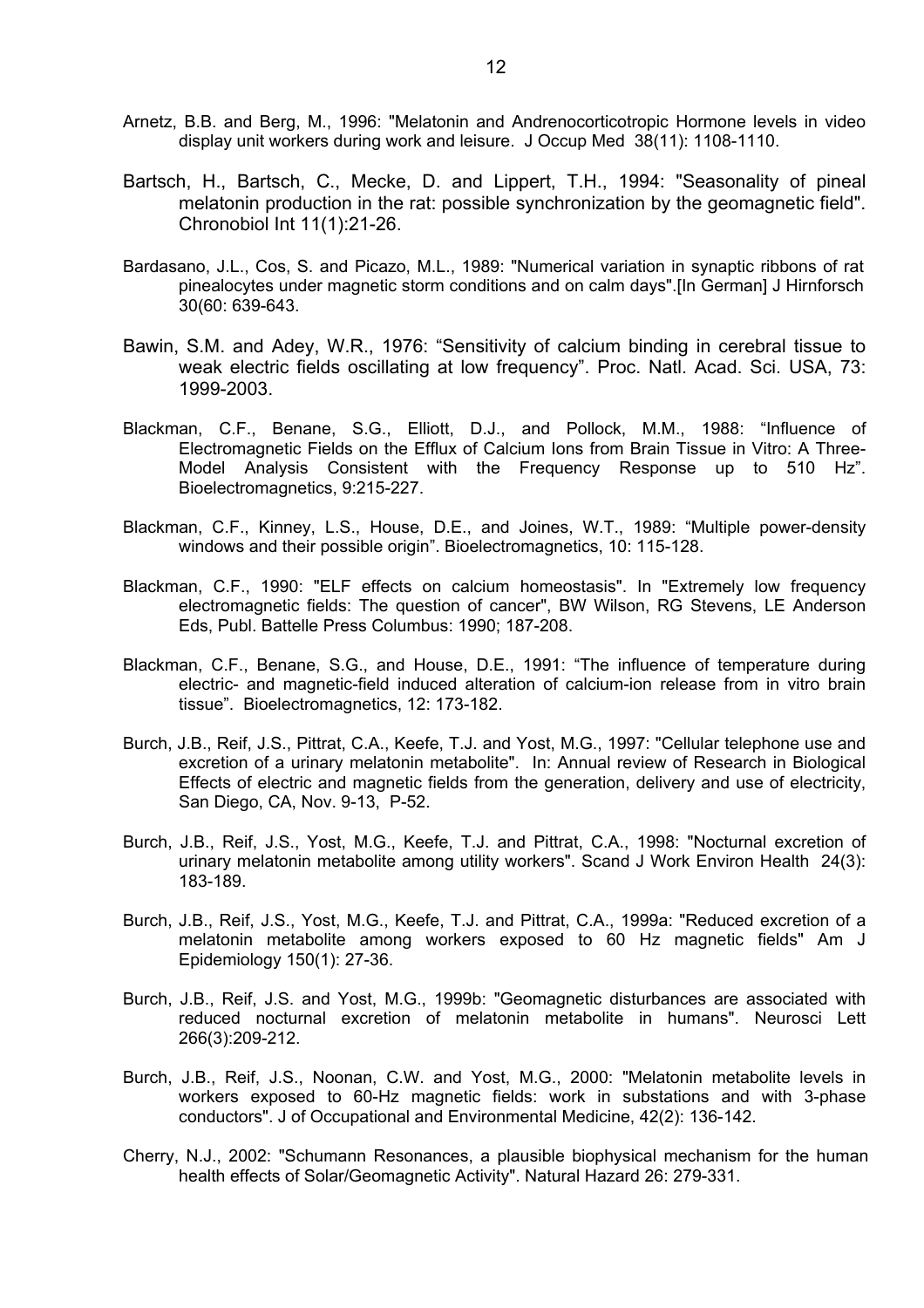- Davis, S., 1997: "Weak residential Magnetic Fields affect Melatonin in Humans", Microwave News, Nov/Dec 1997.
- Graham, C., Cook, M.R., Cohen, H.D. and Gerkovich, M.M., 1994: "A dose response study of human exposure to 60Hz electric and magnetic fields". Bioelectromagnetics 15: 447-463.
- Graham, C., Cook, M.R., Sastre, A., Riffle, D.W. and Gerkovich, M.M., 2000: "Multi-night exposure to 60 Hz magnetic fields: effects on melatonin and its enzymatic metabolite". J Pineal Res 28(1): 1-8.
- Juutilainen, J., Stevens, R.G., Anderson, L.E., Hansen, N.H., Kilpelainen, M., Laitinen, J.T., Sobel, E. and Wilson, B.W., 2000: "Nocturnal 6-hydroxymelatonin sulphate excretion in female workers exposed to magnetic fields". J Pineal Res 28(2): 97-104.
- Karasek, M., Woldanska-Okonska, M., Czernicki, J., Zylinska, K. and Swietoslawski, J., 1998: "Chronic exposure to 2.9 mT, 40 Hz magnetic field reduces melatonin concentrations in humans". J Pineal Research 25(4): 240-244.
- Levallois, P., Dumont, M., Touitou, Y., Gingras, S., Masse, B., Gauvin, D., Kroger, E., Bourdages, M. and Douville, P., 2001: "Effects of electric and magnetic fields from high-power lines on female urinary excretion of 6-sulfatoxymelatonin". Am J Epidemiology 154(7): 601-609.
- Mann, K, Roschke, J, 1996: Effects of pulsed high-frequency electromagnetic fields on human sleep. Neuropsychobiology 33(1):41-47.
- Mild, K.H., Oftedal, G., Sandstrom, M., Wilen, J., Tynes, T., Haugsdal, B. and Hauger E., 1998: "Comparison of symptoms by users of analogue and digital mobile phones - A Swedish-Norwegian epidemiological study". National Institute for Working Life, 1998:23, Umea, Sweden, 84pp.
- O'Connor, R.P. and Persinger, M.A., 1996: Increases in geomagnetic activity associated with increases in thyroxine levels in a single patient: implications for melatonin levels". International Journal of Neuroscience, 88(3-4): 243-247.
- Pfluger, D.M. and Minder, C.E., 1996: "Effects of 16.7 Hz magnetic fields on urinary 6 hydroxymelatonin sulfate excretion of Swiss railway workers". J Pineal Research 21(2): 91- 100.
- Rapoport, S.I., Malinovskaia, N.K., Oraevskii, V.N., Komarov, F.I., Nosovskii, A.M. and Vetterberg, L., 1997: "Effects of disturbances of natural magnetic field of the Earth on melatonin production in patients with coronary heart disease". Klin Med (Mosk) 75(6): 24- 26.
- Rapoport, S.I., Blodypakova, T.D., Malinovskaia, N.K., Oraevskii, V.N., Meshcheriakova, S.A., Breus, T.K. and Sosnovskii, A.M., 1998: "Magnetic storms as a stress factor". Biofizika 43(4): 632-639.
- Rapoport, S.I., Shalalova, A.M., Oraevskii, V.N., Malinovskaia, N.K., and Vetterberg, L., 2001: "Melatonin production in hypertonic patients during magnetic storms". Ter Arkh 73(12): 29- 33.
- Reiter, R.J., 1994: "Melatonin suppression by static and extremely low frequency electromagnetic fields: relationship to the reported increased incidence of cancer". Reviews on Environmental Health. 10(3-4): 171-86, 1994.